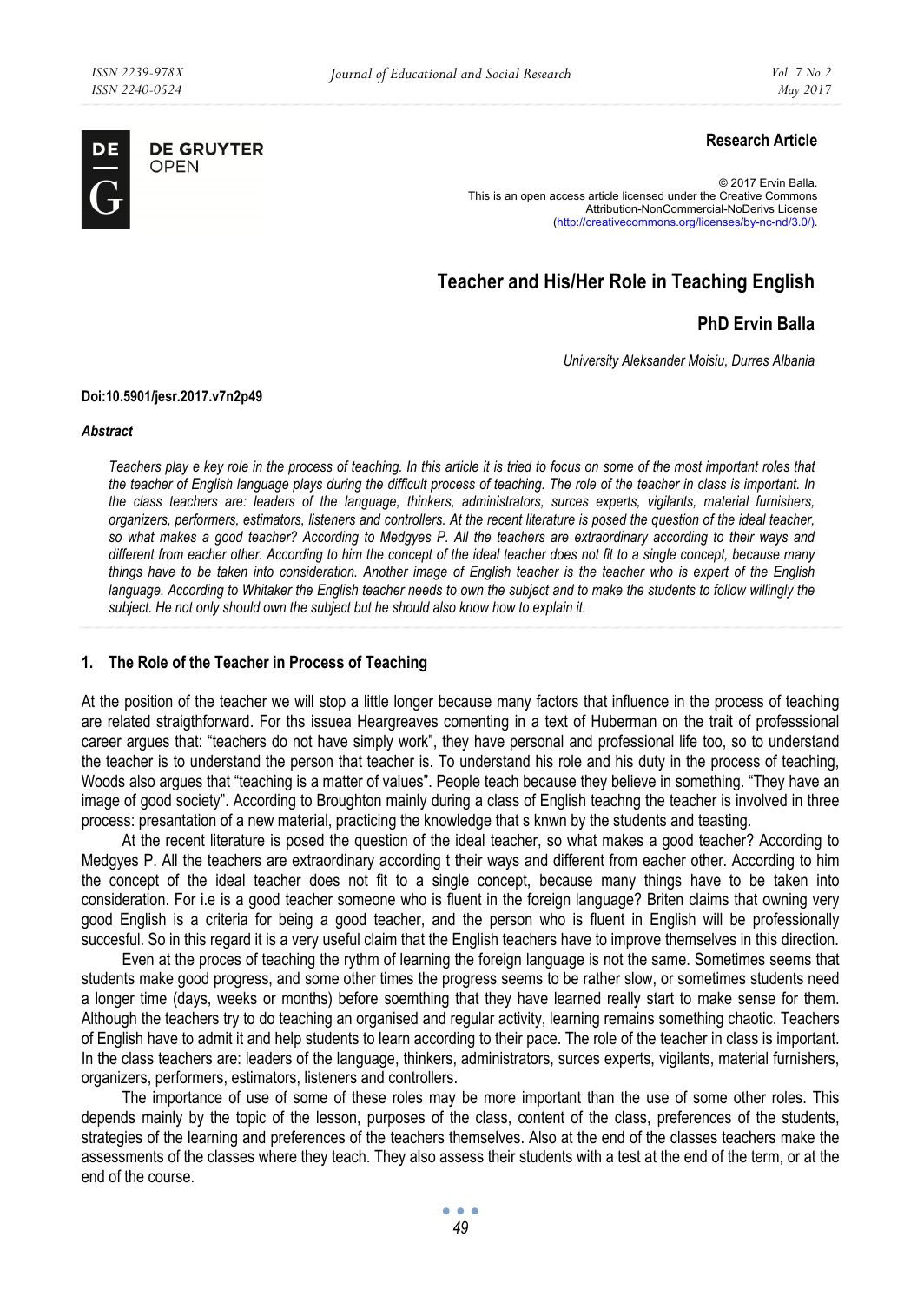According to Conway and his colleagues four images of practice of teaching are identified:

- 1. Manager instructor
- 2. Person who cares
- 3. Expert
- 4. Citizen

The first image of the teacher is the image of the instructive manager. According to Westwood after the teacher has intrduced the first part of teaching, he asks them to engage in activites that follow and allow them to work and apply what the teacher has demonstrated and explained. These activities may be different exercises, work sheets, or vaious works that the teacher himself may assign. He manages what is more important to the student and the way how the knowledge is delivered to them.

The second image is the figure of the teacher as a person who cares. The capable teacher is the one who assigns and evaluated the needs of the students to learn the foreign language and works to urge them with differentiated works and motivation. According to Westwood while students work, teacher start to move around in the class to see how they have understood the assignment, or identify any student who needs help or incouragment. According to him this is the stage when the teacher corrects any mistake and re-explains if it is necessary. A good teacher according to Westwood monitors closely the work of each student.

The third image of English teacher is the teacher who is expert of the English language. According to Whitaker the English teacher needs to own the subject and to make the students to follow willingly the subject. He not only should own the subject but he should also knw how to explain it. He should be relentless with advices and sugestions for various sources of teaching. Lane considers the good knowledge of English as a fundamental charateristic of the good teacher. Britten also claims that owning good knowledge of English need to be e key criteria for hiring him in this position and a secure success in the teacher latter work.

The fourth but not the least image of the teacher is the image of teacher as a god example of the citizenship culture. He needs to be a good example for his students and show maturity in the proces of teaching.

## **2. Pedagogy Abilities of the Teachers**

There are four fields in which the good teachers express their abilities. These areas involve: presentation and explanation, giving feedback, students assessment and adjusting the differentiated lesson.

#### *2.1 Presentation and explanation*

Presentation of the information to the students, explaining and answering are three main activities that the teacher uses. Clarity in teaching is frequently the key quality that distinguishes a good teacher from the weak one. The expert teachers that have good results in their work are reported to have introduced the following features in their work:

- 1. Accurate presentation of the new assignment
- 2. Clear instructions
- 3. A wider multitude of topic explanation

Efective teaching like the formal teaching, requires clarity in presentation of the teacher. Poor explanation normally leaves the students confused. This lack of clarity could be due to the effective comunication with the level of the language and abilities of the students, use of complex terminologies, failure in finding right analogies, or giving example autside of the meaning, not enough use of supprtive materials, presentation of too many materials at the same time, not making clear the realtionship or failure to find understanding.

Sotto 1994 believes that the clarity of teacher expalining depends on:

- 1. The good knwledge that he has for the subject
- 2. Evaluation for the topic as something that is taught for the first time
- 3. Stressing key ideas in what is learned
- 4. Explainng things in simple terms

A good explanation requires questions that are adressed to students to make sure that they make sense, also students have to incouraged to ask the teacher during and after the explanation. Maybe the least helping question that a teacher can ask is "did you understand that?" because very few students would say that they dd not understand that, especally those who have less self confidence or the weak ones. The teachers who try to reduce the failure of the students in class have to se closely the problems of clarity. One of the activities that a teacher can do in class is to record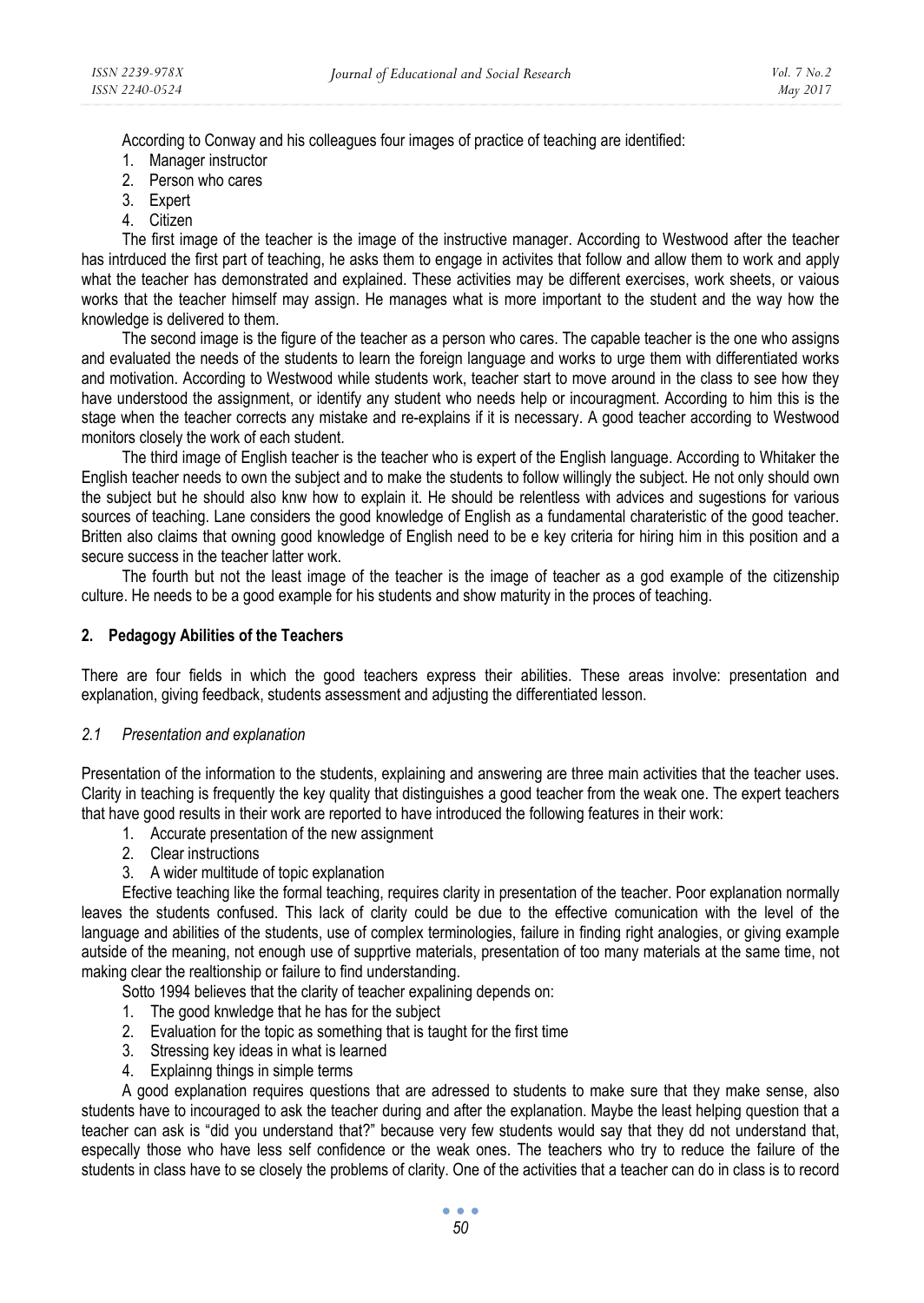the class in a tape and later could reflect the problems of explaining.

#### *2.2 Giving feedback*

Giving feedback is an important part of effective teaching and plays an important part in promotion of learning for both teacher centered method and student centered method. The researches have indicated that the teachers with high results in their classes make too many questions when they give instructions.

According to them asking question is dne for this reason:

- 1. Facilitates the participation of the students
- 2. Focuses the attention on the key elements of the topic
- 3. Assesses the understanding of the student
- 4. Stimulates some different thinking of the students
- 5. Reviews the important content
- 6. Checks the group of the students and holds the attention

Some questions have to be important and straightforward that focuses to the fact and princples, some other can be more complicated ones that require more reflection, critical thinking and reasoning. An important aspect of giving the feedback is the time of waiting.

Teachers frequently ask from three to five questions in a minute during the presentation but they allow only one second for the students to respond, before they ask someone else or they respond themselve. When the teacher extend the time of answering in three or more seconds they will gain too many answers.

- Some mistakes in giving feedback include:
- 1. Asking too many poor questions
- 2. Continuing asking even though students have shown that they have no knwledge about the subject
- 3. Continuing asking only the volunteer students
- 4. Falure in giving feedback on not acurate questions on incorrect ones.

In a study Good sugested that giving the feedback of the teachers was a factor that influenced pasivity to the weak students. This was for two reasons. First is that the teachers have tendency to call weak students very rarely and the second reason is that they do not give them sufficent time to respond.

### *2.3 Students assessments*

An important function in teaching is the students assessments by the teachers of foreign languages. The constructive coments by a teacher motivates the students and informs them that they are making progress and where they can focus more. The most valuable assessment comes imediately after the student has given a valuable answer or has completed a task. The assessment need to come in the form of "descriptive assesment" specifying why the assessment is done for i.e. "you described very well the use of the past tense in English" very frequently the correcting description requires teacher to explain again what is already taught before.

If this is possible then the teacher asks the students what they know about the topic then he may be focused where the confusion is. According to Kauchak and Eggen when the assessment is given it must be with positive emotional tone and not with anger and boredom. Students need to feel secure when they ask for help.

#### *2.4 Adopting the diferentiated lessons*

The last component of the efective teaching is the response of the distinction of the differences beteween the students. The adaptive lesson is determined according to the features and need os the students. Term diferentiation is used in many countries determining the idea of adopting the lesson to adjust to the students abilities.

The most managing way of differentiation includes teaching the same curricula, changing the sources education activites, and the amount of support in accordance to the abilities of the students, whenever is possible to study the same topic in different way is considered as the most appropriate for any ambitious attempt to individualise the instruction, to decide on alternative courses or to share the students according to their abilities. The investigation of the class has showed that the effective teachers make great efforts to adapt the process of instruction. For i.e. the following tactics are observed during the class when the teachers are sensible for the distinction between students.

1. The teacher changes the method in accordance to the needs during the classes from the teacher centered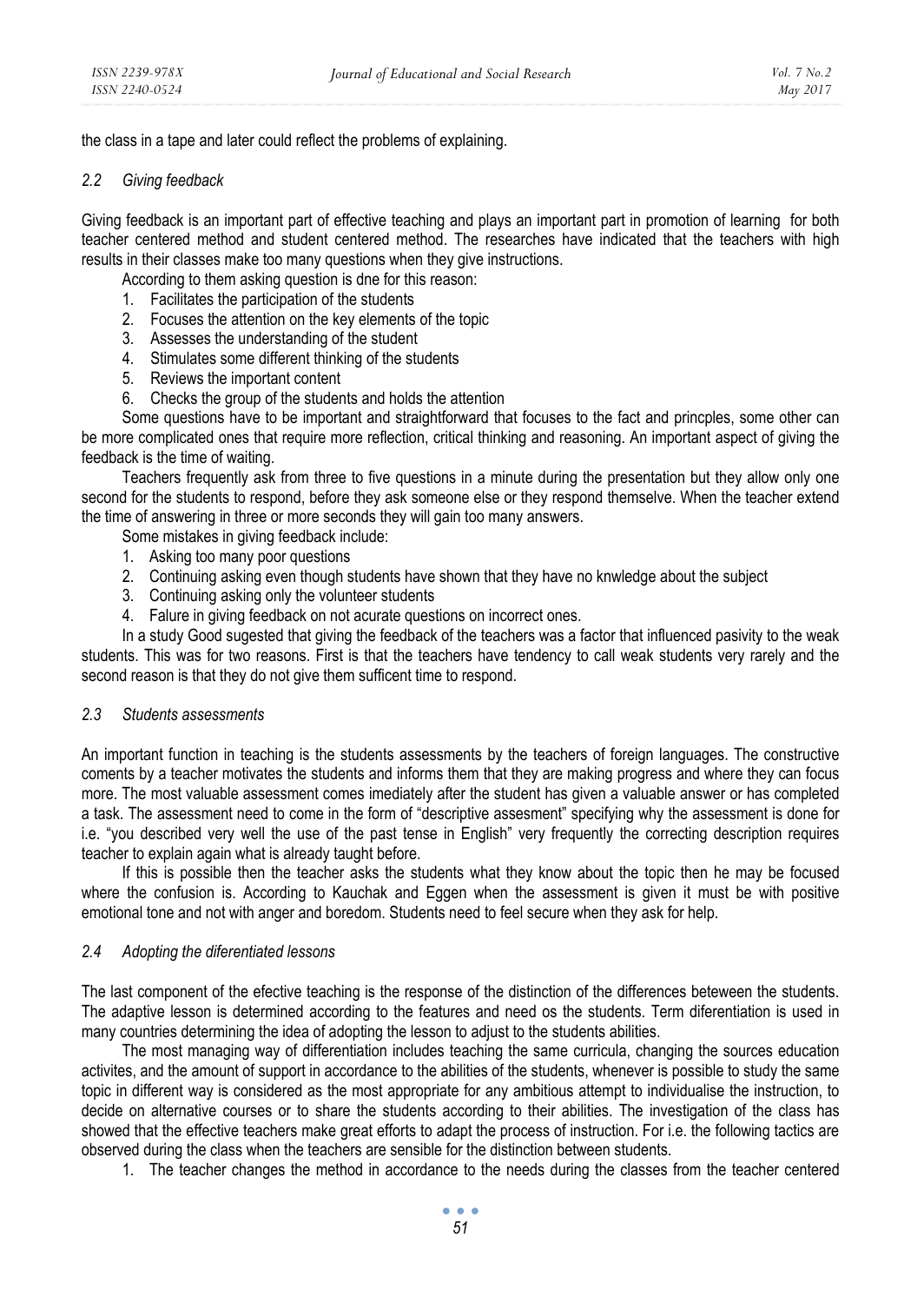method to the student centered method according to the needs and abilities of the students

- 2. Teacher simplifies and regroups instructions for some students
- 3. Teacher places short terms goals for some students
- 4. He monitors the work for some students
- 5. He re-instructs for some students when he finds it necessary
- 6. He accepts high quality work with books
- 7. He gives assistance for students while they work
- 8. He gives more descriptive assessment for some students
- 9. He assesses more some students
- 10. He assesses students in different ways
- 11. He asks questions in different scales of complexity according to the abilities of the students
- 12. He encourages the friends assistance
- 13. He selects or creates alternative sources of materials

Sometime deliberately teachers may plan to prepare activities and differentiated assignments. Even rarer teacher may decide about differentiated home-works for capable students or more practical homework for those less capable. These strategies may be used rarer because they require considerable time and attempts by the teacher.

#### **3. Elements of Teaching According to the Teachers**

Jacobs sugests that teachers of Englsh language consider eight key elements because of the influence that they have in the field of teaching and if these elements could have been used in an integrated way. These elements are chosen because they are necessary, are always in progress and are realted to each other. According to Jacobs helping in the promotion, understanding and use of these eight elements teachers will be supplied with better uses of teaching sources. Naturally other elements of teachng and learning deserve attention too. These important elements are: 1. Encuraging the autonomy of students 2. Stressing the social way of learning, 3. Curricular integrity development, 4. Focus in meaning, 5. Diversity, 6. Extension of thinking abilities 7. Use of the alternative methods of assessment, 8. Promotion of teachers as co-learners.

#### **4. Encouragement of the Autonomy of Students in Learning the Foreign Languages**

Modern theories of acquisition stress the key role of the students at the process of education. Long time ago a special importance was dedicated to the teachers and materials, however now the attention is focused to the process of acquisition (styles of learning and strategies of acquisition) than to the teacher center method. On other words the center of attention in learning English as a foreign language has passed from the teacher and materials to the student.

This passage is known usually as the movement from teaching with the method teacher centered to the method student centered. The autonomy of the student is a key concept. Students have important responsibility to check their knowledge.

It has largely agreed on the conclusions of Csikszentmihalyi that the learning occurs when people do what they feel like an understanding job, and they feel motivated or they have the abilities to do that. In this context the classes may be taken as democratic practices but this would give us another rationale for the student centered method. This key concept is the hidden curricula (knowledge, values and belief that the school presents to the student) not from what is taught but from the process in which the actual relationship is developed. The problem is that schools and society talk about democracy but the practice does not reflect that because they are very autocratic. The students may not know how the democracy works at the student centered method or he may not insist for this if this right is denied.

To be autonomous then means that the students of the foreign languages have all the rights to have choices that what curricula may chose also at the same time they have to be responsible for their learning, and for the learning of those who interact with them. In the learning of the foreign language the autonomy of the student involves the awareness of their ways of learning such as their styles of learning and the strategies in such a way that they use their strong points in their work. When it is discussed about students' autonomy should be understood that the inner motivation plays an important role because autonomy of learning means that the teacher shouldn't hold all the burden of class management, with students who hold more responsibility for their acquisition in a method of student centered. Generally speaking when it is discussed about the autonomy of the student should be taken into account:

Understand the knowledge, belief and needs of the students